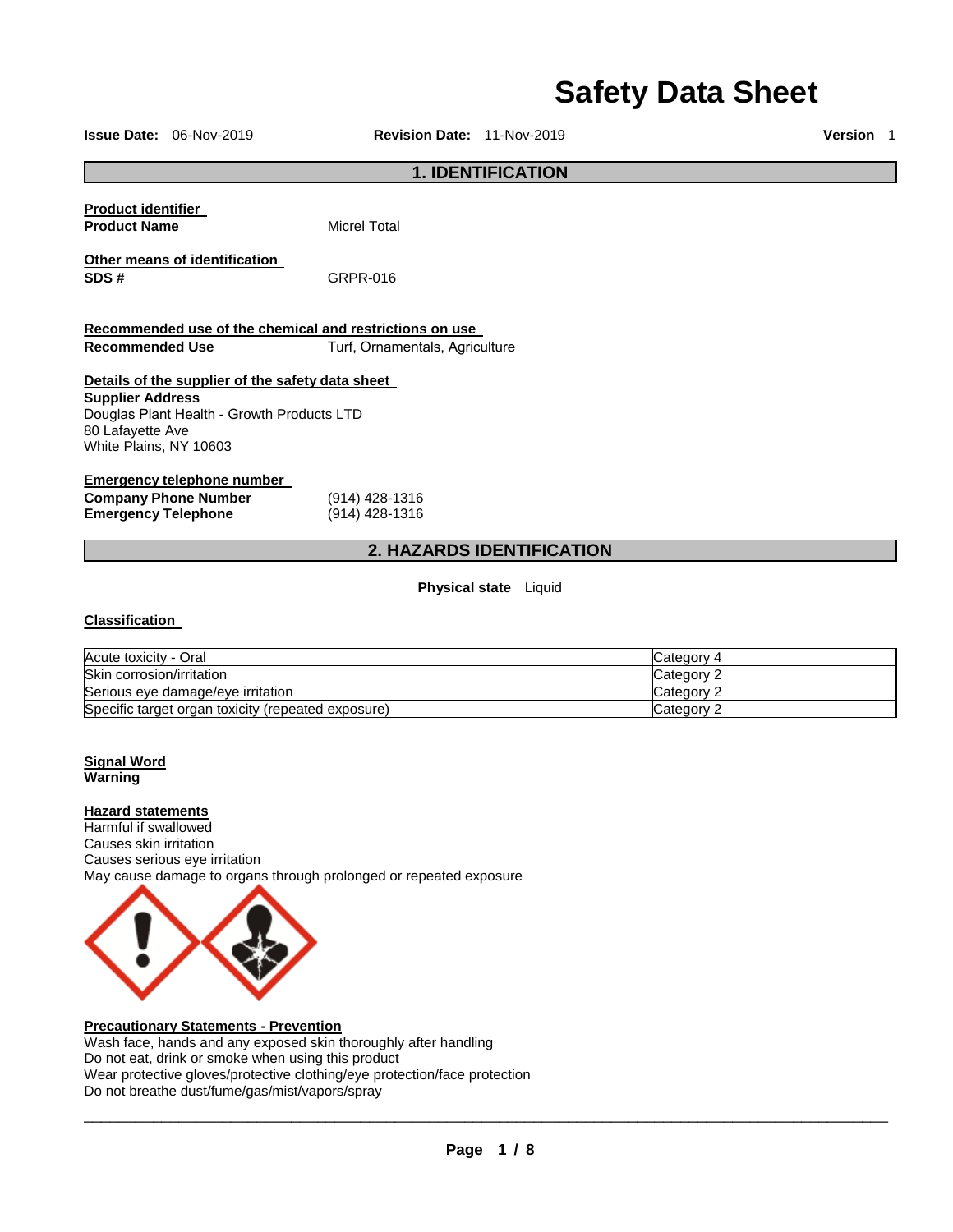### **Precautionary Statements - Response**

Get medical advice/attention if you feel unwell IF IN EYES: Rinse cautiously with water for several minutes. Remove contact lenses, if present and easy to do. Continue rinsing If eye irritation persists: Get medical advice/attention IF ON SKIN: Wash with plenty of water and soap Take off contaminated clothing and wash before reuse If skin irritation occurs: Get medical advice/attention IF SWALLOWED: Call a POISON CENTER or doctor/physician if you feel unwell Rinse mouth

\_\_\_\_\_\_\_\_\_\_\_\_\_\_\_\_\_\_\_\_\_\_\_\_\_\_\_\_\_\_\_\_\_\_\_\_\_\_\_\_\_\_\_\_\_\_\_\_\_\_\_\_\_\_\_\_\_\_\_\_\_\_\_\_\_\_\_\_\_\_\_\_\_\_\_\_\_\_\_\_\_\_\_\_\_\_\_\_\_\_\_\_\_

### **Precautionary Statements - Disposal**

Dispose of contents/container to an approved waste disposal plant

#### **Other hazards**

Very toxic to aquatic life with long lasting effects

# **3. COMPOSITION/INFORMATION ON INGREDIENTS**

| <b>Chemical name</b>          | <b>CAS No</b> | Weight-%  |
|-------------------------------|---------------|-----------|
| <b>Ferrous Sulfate</b>        | 7782-63-0     | 20-30     |
| Urea                          | $57-13-6$     | $10 - 20$ |
| Magnesium Sulfate Anhydrous   | 7487-88-9     | 1-5       |
| Copper sulfate                | 7758-98-7     | 1-5       |
| Manganese Sulfate Monohydrate | 10034-96-5    | 1-5       |
| Zinc sulfate heptahydrate     | 7446-20-0     | 1-5       |
| Citric Acid                   | 77-92-9       | 1-5       |

\*\*If Chemical Name/CAS No is "proprietary" and/or Weight-% is listed as a range, the specific chemical identity and/or percentage of composition has been withheld as a trade secret.\*\*

# **4. FIRST AID MEASURES**

# **Description of first aid measures**

| <b>Eve Contact</b>                                          | Immediately flush with plenty of water. After initial flushing, remove any contact lenses and<br>continue flushing for at least 15 minutes. If eye irritation persists: Get medical<br>advice/attention. |
|-------------------------------------------------------------|----------------------------------------------------------------------------------------------------------------------------------------------------------------------------------------------------------|
| <b>Skin Contact</b>                                         | Wash off immediately with soap and plenty of water while removing all contaminated<br>clothes and shoes. If skin irritation persists, call a physician.                                                  |
| <b>Inhalation</b>                                           | Remove exposed individual(s) to fresh air for 20 minutes. Consult a physician/poison center<br>if individual's condition declines or if symptoms persist.                                                |
| Ingestion                                                   | Rinse mouth. Do NOT induce vomiting. Drink 1 or 2 glasses of water. Never give anything<br>by mouth to an unconscious person. Call a poison center or doctor/physician if you feel<br>unwell.            |
| Most important symptoms and effects, both acute and delayed |                                                                                                                                                                                                          |
| <b>Symptoms</b>                                             | Harmful if swallowed. Causes skin and eye irritation.                                                                                                                                                    |
|                                                             | Indication of any immediate medical attention and special treatment needed                                                                                                                               |
| <b>Notes to Physician</b>                                   | Treat symptomatically.                                                                                                                                                                                   |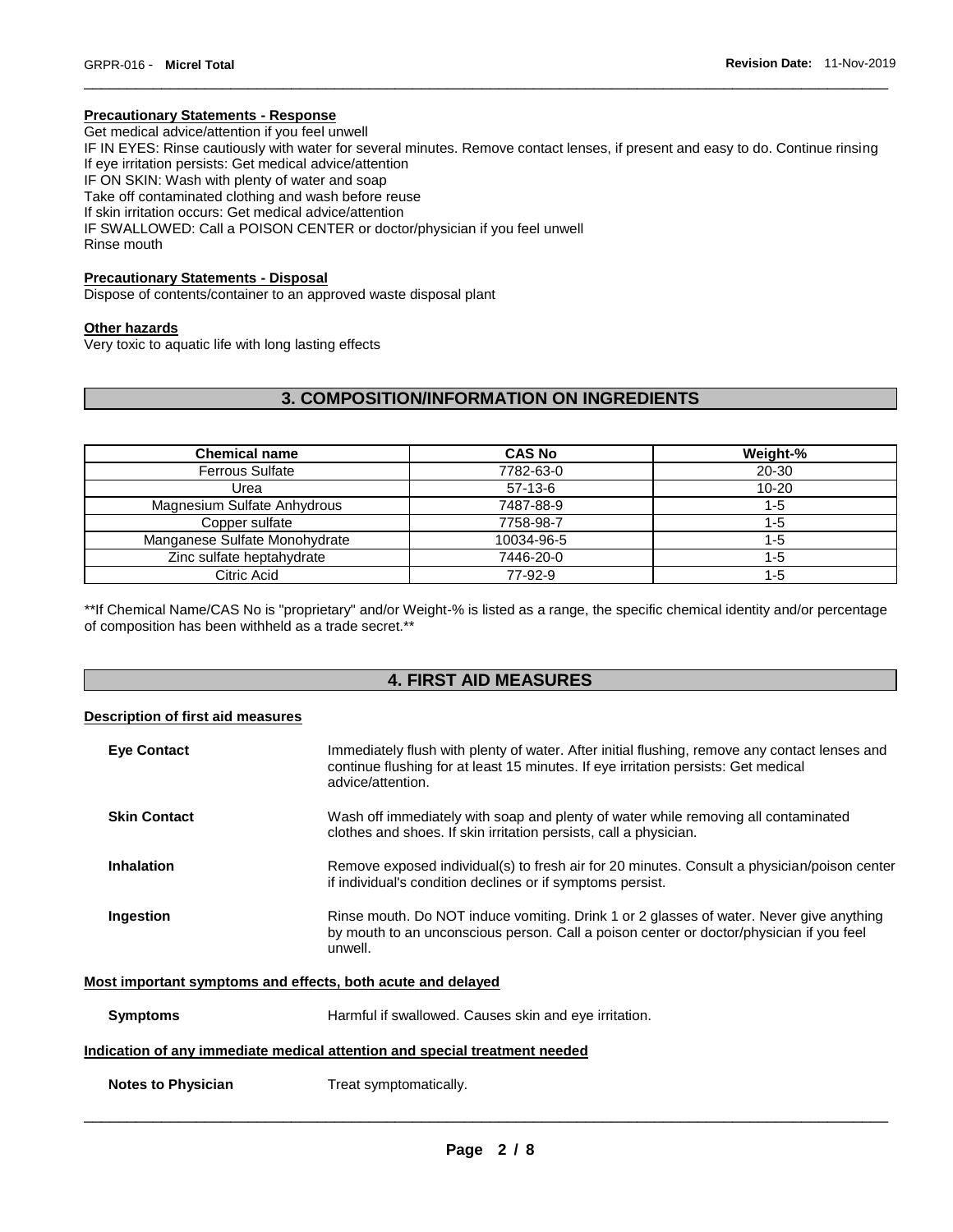# \_\_\_\_\_\_\_\_\_\_\_\_\_\_\_\_\_\_\_\_\_\_\_\_\_\_\_\_\_\_\_\_\_\_\_\_\_\_\_\_\_\_\_\_\_\_\_\_\_\_\_\_\_\_\_\_\_\_\_\_\_\_\_\_\_\_\_\_\_\_\_\_\_\_\_\_\_\_\_\_\_\_\_\_\_\_\_\_\_\_\_\_\_ **5. FIRE-FIGHTING MEASURES**

### **Suitable Extinguishing Media**

Use extinguishing measures that are appropriate to local circumstances and the surrounding environment.

#### **Unsuitable Extinguishing Media** Not determined.

#### **Specific Hazards Arising from the Chemical**

Not determined.

## **Protective equipment and precautions for firefighters**

As in any fire, wear self-contained breathing apparatus pressure-demand, MSHA/NIOSH (approved or equivalent) and full protective gear.

# **6. ACCIDENTAL RELEASE MEASURES**

# **Personal precautions, protective equipment and emergency procedures**

| <b>Personal Precautions</b> | Use personal protective equipment as required. |
|-----------------------------|------------------------------------------------|
|                             |                                                |

**Environmental precautions** 

**Environmental precautions** See Section 12 for additional Ecological Information.

### **Methods and material for containment and cleaning up**

| <b>Methods for Containment</b> | Prevent further leakage or spillage if safe to do so. Soak up and contain spill with an<br>absorbent material. |
|--------------------------------|----------------------------------------------------------------------------------------------------------------|
| <b>Methods for Clean-Up</b>    | Reclaim where possible. Sweep up and shovel into suitable containers for disposal.                             |

### **7. HANDLING AND STORAGE**

# **Precautions for safe handling**

**Advice on Safe Handling** Handle in accordance with good industrial hygiene and safety practice. Wear appropriate personal protective equipment. Wash face, hands and any exposed skin thoroughly after handling. Do not breathe dust/fume/gas/mist/vapors/spray. Avoid contact with skin, eyes or clothing. Do not eat, drink or smoke when handling this product.

# **Conditions for safe storage, including any incompatibilities**

**Storage Conditions Keep containers tightly closed in a dry, cool and well-ventilated place. Incompatible Materials None known based on information supplied.** 

### **8. EXPOSURE CONTROLS/PERSONAL PROTECTION**

### **Exposure Guidelines**

| <b>Chemical name</b>                        | <b>ACGIH TLV</b>                                                                                         | <b>OSHA PEL</b>                                                           | <b>NIOSH IDLH</b>                                                                           |
|---------------------------------------------|----------------------------------------------------------------------------------------------------------|---------------------------------------------------------------------------|---------------------------------------------------------------------------------------------|
| <b>Ferrous Sulfate</b><br>7782-63-0         | TWA: 1 mg/m $3$ Fe                                                                                       | (vacated) TWA: 1 mg/m <sup>3</sup> Fe                                     | TWA: 1 mg/m <sup>3</sup> Fe                                                                 |
| Copper sulfate<br>7758-98-7                 | TWA: 1 mg/m <sup>3</sup> Cu dust and mist $\vert$                                                        |                                                                           | IDLH: 100 mg/m <sup>3</sup> Cu dust and<br>mist                                             |
|                                             |                                                                                                          |                                                                           | TWA: 1 mg/m <sup>3</sup> Cu dust and mist                                                   |
| Manganese Sulfate Monohydrate<br>10034-96-5 | TWA: $0.02 \text{ mg/m}^3$ Mn respirable<br>particulate matter<br>TWA: $0.1 \text{ mg/m}^3$ Mn inhalable | (vacated) Ceiling: 5 mg/m <sup>3</sup><br>Ceiling: 5 mg/m <sup>3</sup> Mn | IDLH: $500 \text{ mg/m}^3$ Mn<br>TWA: 1 mg/m <sup>3</sup> Mn<br>STEL: $3 \text{ mq/m}^3$ Mn |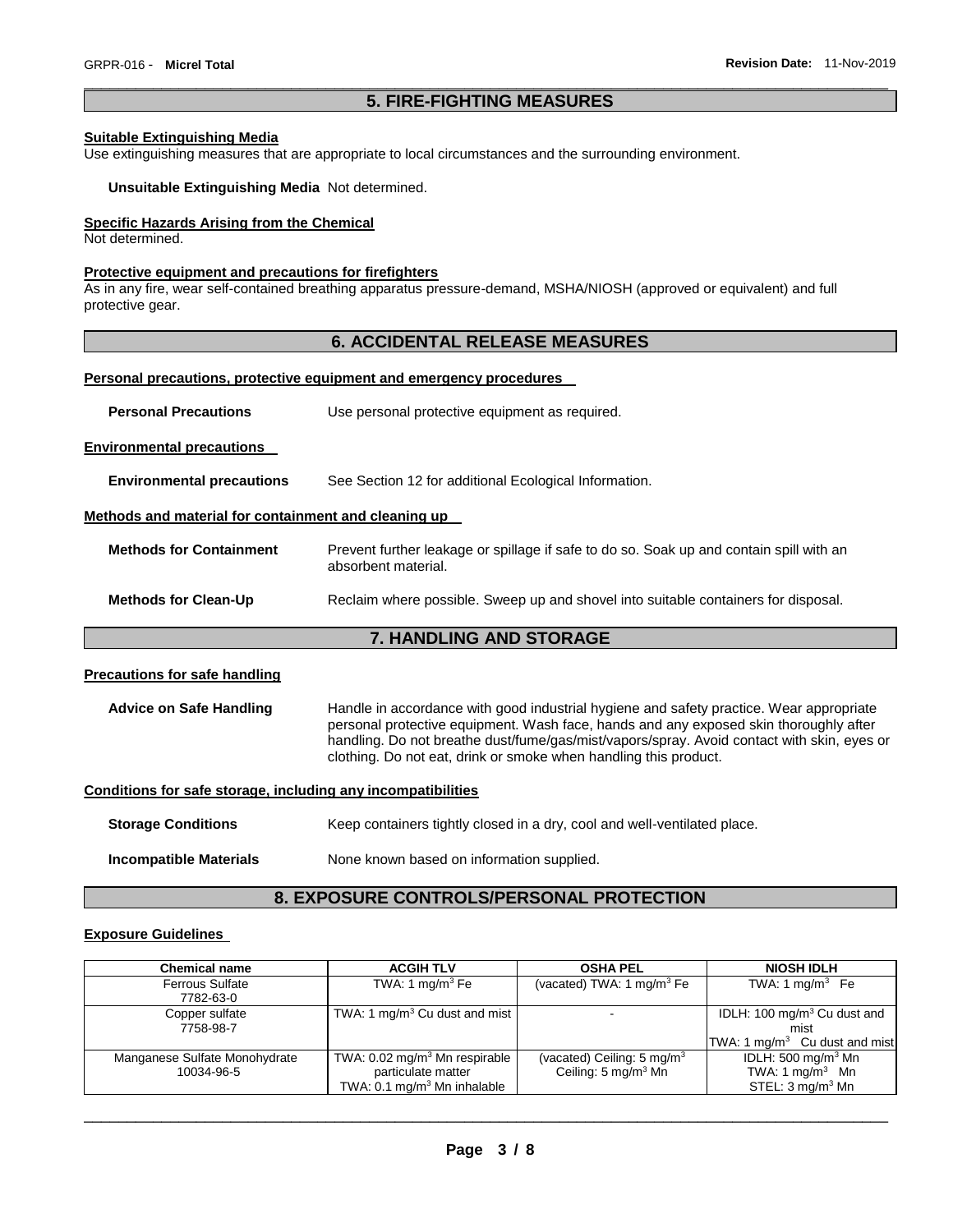**Not determined Not determined** 

|             | particulate matter |                    |                          |
|-------------|--------------------|--------------------|--------------------------|
| Citric Acid |                    | 15 mg / m3 (Total) | $\overline{\phantom{a}}$ |
| 77-92-9     |                    |                    |                          |

# **Appropriate engineering controls**

| <b>Engineering Controls</b> | Apply technical measures to comply with the occupational exposure limits. Maintain eye<br>wash fountain and quick-drench facilities in work area. |
|-----------------------------|---------------------------------------------------------------------------------------------------------------------------------------------------|
|                             |                                                                                                                                                   |

# **Individual protection measures, such as personal protective equipment**

| <b>Eye/Face Protection</b>      | Wear eye/face protection. Refer to 29 CFR 1910.133 for eye and face protection<br>regulations.                                                                                                                                                                                                                                 |
|---------------------------------|--------------------------------------------------------------------------------------------------------------------------------------------------------------------------------------------------------------------------------------------------------------------------------------------------------------------------------|
| <b>Skin and Body Protection</b> | Wear protective gloves and protective clothing. Refer to 29 CFR 1910.138 for appropriate<br>skin and body protection.                                                                                                                                                                                                          |
| <b>Respiratory Protection</b>   | If necessary, wear a MSHA/NIOSH-approved respirator. Refer to 29 CFR 1910.134 for<br>respiratory protection requirements.                                                                                                                                                                                                      |
|                                 | General Hygiene Considerations Avoid contact with skin, eyes and clothing. After handling this product, wash hands before<br>eating, drinking, or smoking. If contact occurs, remove contaminated clothing. If needed,<br>take first aid action shown on section 4 of this SDS. Launder contaminated clothing before<br>reuse. |

# **9. PHYSICAL AND CHEMICAL PROPERTIES**

# **Information on basic physical and chemical properties**

| <b>Physical state</b>            | Liquid         |                       |
|----------------------------------|----------------|-----------------------|
| Appearance                       | Not determined | Odor                  |
| Color                            | Not determined | <b>Odor Threshold</b> |
|                                  |                |                       |
| <b>Property</b>                  | <b>Values</b>  | Remarks • Method      |
| рH                               | Not determined |                       |
| Melting point / freezing point   | Not determined |                       |
| Boiling point / boiling range    | Not determined |                       |
| <b>Flash point</b>               | Not determined |                       |
| <b>Evaporation Rate</b>          | Not determined |                       |
| <b>Flammability (Solid, Gas)</b> | Not determined |                       |
| <b>Flammability Limit in Air</b> |                |                       |
| Upper flammability or explosive  | Not determined |                       |
| limits                           |                |                       |
| Lower flammability or explosive  | Not determined |                       |
| limits                           |                |                       |
| <b>Vapor Pressure</b>            | Not determined |                       |
| <b>Vapor Density</b>             | Not determined |                       |
| <b>Relative Density</b>          | Not determined |                       |
| <b>Water Solubility</b>          | Not determined |                       |
| Solubility in other solvents     | Not determined |                       |
| <b>Partition Coefficient</b>     | Not determined |                       |
| <b>Autoignition temperature</b>  | Not determined |                       |
| <b>Decomposition temperature</b> | Not determined |                       |
| <b>Kinematic viscosity</b>       | Not determined |                       |
| <b>Dynamic Viscosity</b>         | Not determined |                       |
| <b>Explosive Properties</b>      | Not determined |                       |
| <b>Oxidizing Properties</b>      | Not determined |                       |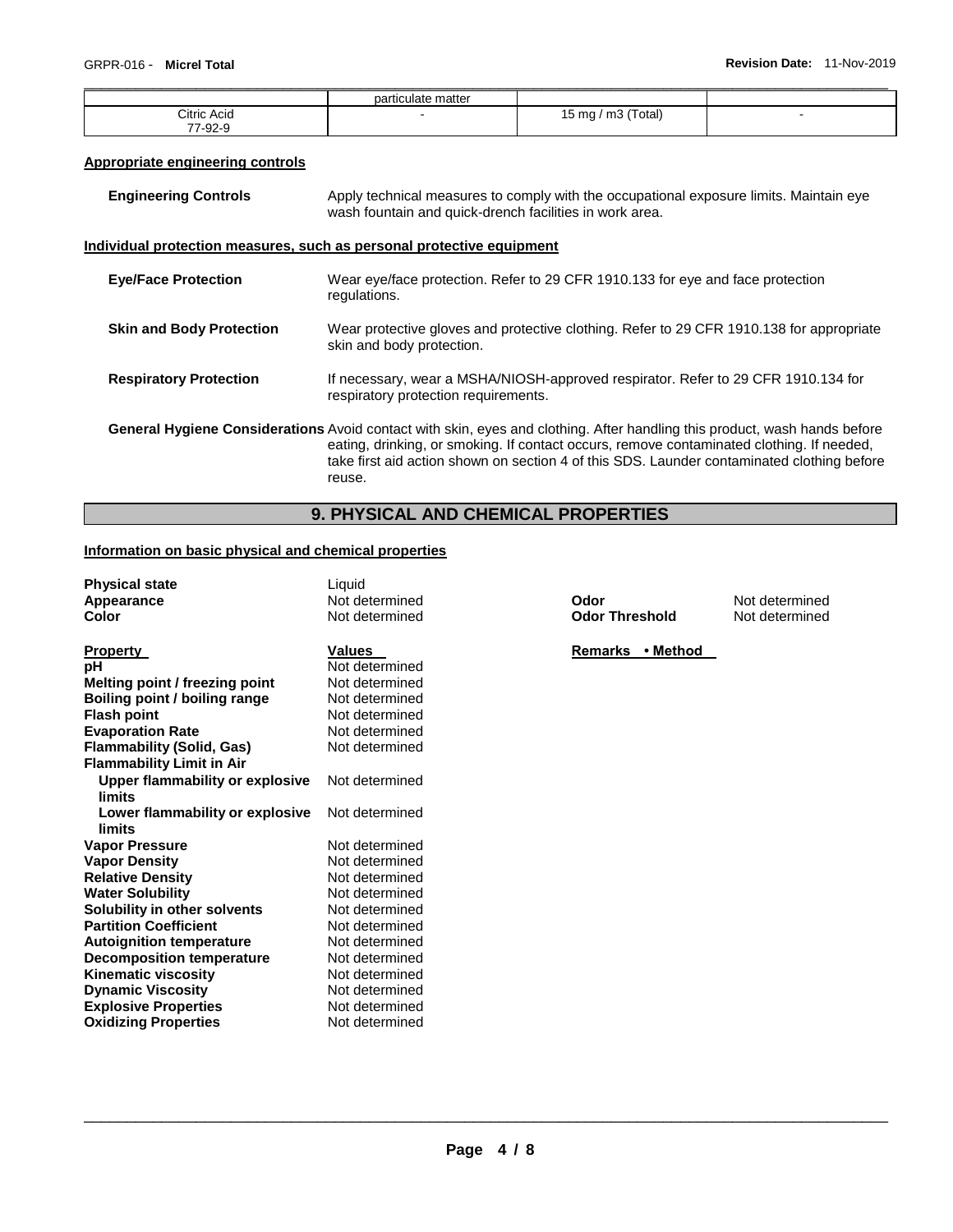# \_\_\_\_\_\_\_\_\_\_\_\_\_\_\_\_\_\_\_\_\_\_\_\_\_\_\_\_\_\_\_\_\_\_\_\_\_\_\_\_\_\_\_\_\_\_\_\_\_\_\_\_\_\_\_\_\_\_\_\_\_\_\_\_\_\_\_\_\_\_\_\_\_\_\_\_\_\_\_\_\_\_\_\_\_\_\_\_\_\_\_\_\_ **10. STABILITY AND REACTIVITY**

### **Reactivity**

Not reactive under normal conditions.

#### **Chemical stability**

Stable under recommended storage conditions.

#### **Possibility of hazardous reactions**

None under normal processing.

### **Conditions to Avoid**

Keep out of reach of children.

#### **Incompatible materials**

None known based on information supplied.

### **Hazardous decomposition products**

None known based on information supplied.

# **11. TOXICOLOGICAL INFORMATION**

### **Information on likely routes of exposure**

| <b>Product Information</b> |                                                                               |
|----------------------------|-------------------------------------------------------------------------------|
| <b>Eye Contact</b>         | Causes serious eye irritation.                                                |
| <b>Skin Contact</b>        | Causes skin irritation.                                                       |
| <b>Inhalation</b>          | Do not inhale.                                                                |
| Ingestion                  | Harmful if swallowed. May cause nausea, vomiting, stomach ache, and diarrhea. |

# **Component Information**

| <b>Chemical name</b>                   | Oral LD50                            | <b>Dermal LD50</b>       | <b>Inhalation LC50</b>   |
|----------------------------------------|--------------------------------------|--------------------------|--------------------------|
| Urea<br>$57-13-6$                      | $= 8471$ mg/kg (Rat)                 |                          | $\overline{\phantom{a}}$ |
| Copper sulfate<br>7758-98-7            | (Rat)<br>$= 300 \text{ mg/kg}$ (     | (Rabbit)<br>= 1000 mg/kg | -                        |
| Zinc sulfate heptahydrate<br>7446-20-0 | $= 1260$ mg/kg (Rat)                 |                          | -                        |
| Citric Acid<br>77-92-9                 | $= 3000$ mg/kg (Rat) = 3 g/kg<br>Rat | $>$ 2000 mg/kg (Rat)     |                          |

# **Symptoms related to the physical, chemical and toxicological characteristics**

**Symptoms** Please see section 4 of this SDS for symptoms.

# **Delayed and immediate effects as well as chronic effects from short and long-term exposure**

| Carcinogenicity                 | Based on the information provided, this product does not contain any carcinogens or<br>potential carcinogens as listed by OSHA, IARC or NTP. |
|---------------------------------|----------------------------------------------------------------------------------------------------------------------------------------------|
| <b>STOT - repeated exposure</b> | May cause damage to organs through prolonged or repeated exposure.                                                                           |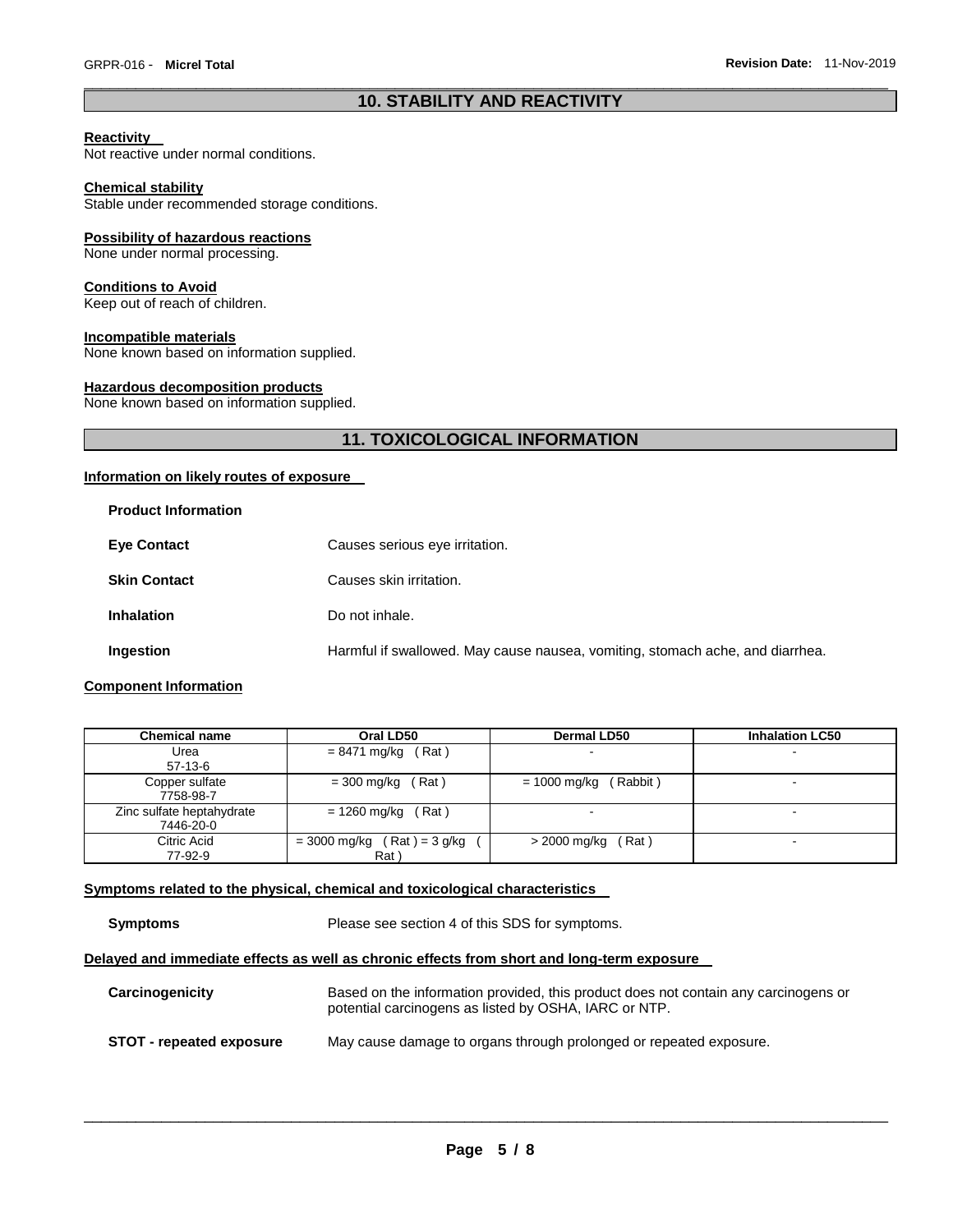# **Numerical measures of toxicity**

# **The following values are calculated based on chapter 3.1 of the GHS document** .

**Dermal LD50** 18,003.70 mg/kg

**Oral LD50** 1,511.80 mg/kg

# **12. ECOLOGICAL INFORMATION**

\_\_\_\_\_\_\_\_\_\_\_\_\_\_\_\_\_\_\_\_\_\_\_\_\_\_\_\_\_\_\_\_\_\_\_\_\_\_\_\_\_\_\_\_\_\_\_\_\_\_\_\_\_\_\_\_\_\_\_\_\_\_\_\_\_\_\_\_\_\_\_\_\_\_\_\_\_\_\_\_\_\_\_\_\_\_\_\_\_\_\_\_\_

### **Ecotoxicity**

Very toxic to aquatic life with long lasting effects.

# **Component Information**

| <b>Chemical name</b>        | Algae/aquatic plants   | Fish                             | <b>Crustacea</b>                 |
|-----------------------------|------------------------|----------------------------------|----------------------------------|
| Urea                        |                        | 16200 - 18300: 96 h Poecilia     | 10000: 24 h Daphnia magna Straus |
| $57-13-6$                   |                        | reticulata mg/L LC50             | mg/L EC50 3910: 48 h Daphnia     |
|                             |                        |                                  | magna mg/L EC50 Static           |
| Magnesium Sulfate Anhydrous | 2700: 72 h Desmodesmus | 2610 - 3080: 96 h Pimephales     | 1700: 24 h Daphnia magna mg/L    |
| 7487-88-9                   | subspicatus mg/L EC50  | promelas mg/L LC50 static 19000: | EC50 266.4 - 417.3: 48 h Daphnia |
|                             |                        | 24 h Lepomis macrochirus mg/L    | magna mg/L EC50 Static           |
|                             |                        | LC50 static                      |                                  |
| Copper sulfate              |                        | 0.1: 96 h Oncorhynchus mykiss    | 0.0058 - 0.0073: 48 h Daphnia    |
| 7758-98-7                   |                        | mg/L LC50                        | magna mg/L EC50 Static           |
| Citric Acid                 |                        | 1516: 96 h Lepomis macrochirus   | 120: 72 h Daphnia magna mg/L     |
| 77-92-9                     |                        | mg/L LC50                        | EC <sub>50</sub>                 |

# **Persistence/Degradability**

Not determined.

### **Bioaccumulation**

There is no data for this product.

# **Mobility**

| <b>Chemical name</b>   | <b>Partition coefficient</b> |
|------------------------|------------------------------|
| Urea<br>$57 - 13 - 6$  | $-1.59$                      |
| Citric Acid<br>77-92-9 | $-1.72$                      |

# **Other Adverse Effects**

Not determined

# **13. DISPOSAL CONSIDERATIONS**

#### **Waste Treatment Methods**

| <b>Disposal of Wastes</b>     | Disposal should be in accordance with applicable regional, national and local laws and<br>regulations. |
|-------------------------------|--------------------------------------------------------------------------------------------------------|
| <b>Contaminated Packaging</b> | Disposal should be in accordance with applicable regional, national and local laws and<br>regulations. |

### **California Hazardous Waste Status**

| Chemical name                          | California Hazardous Waste Status |
|----------------------------------------|-----------------------------------|
| Copper sulfate<br>7758-98-7            | Toxic                             |
| Zinc sulfate heptahydrate<br>7446-20-0 | Toxic                             |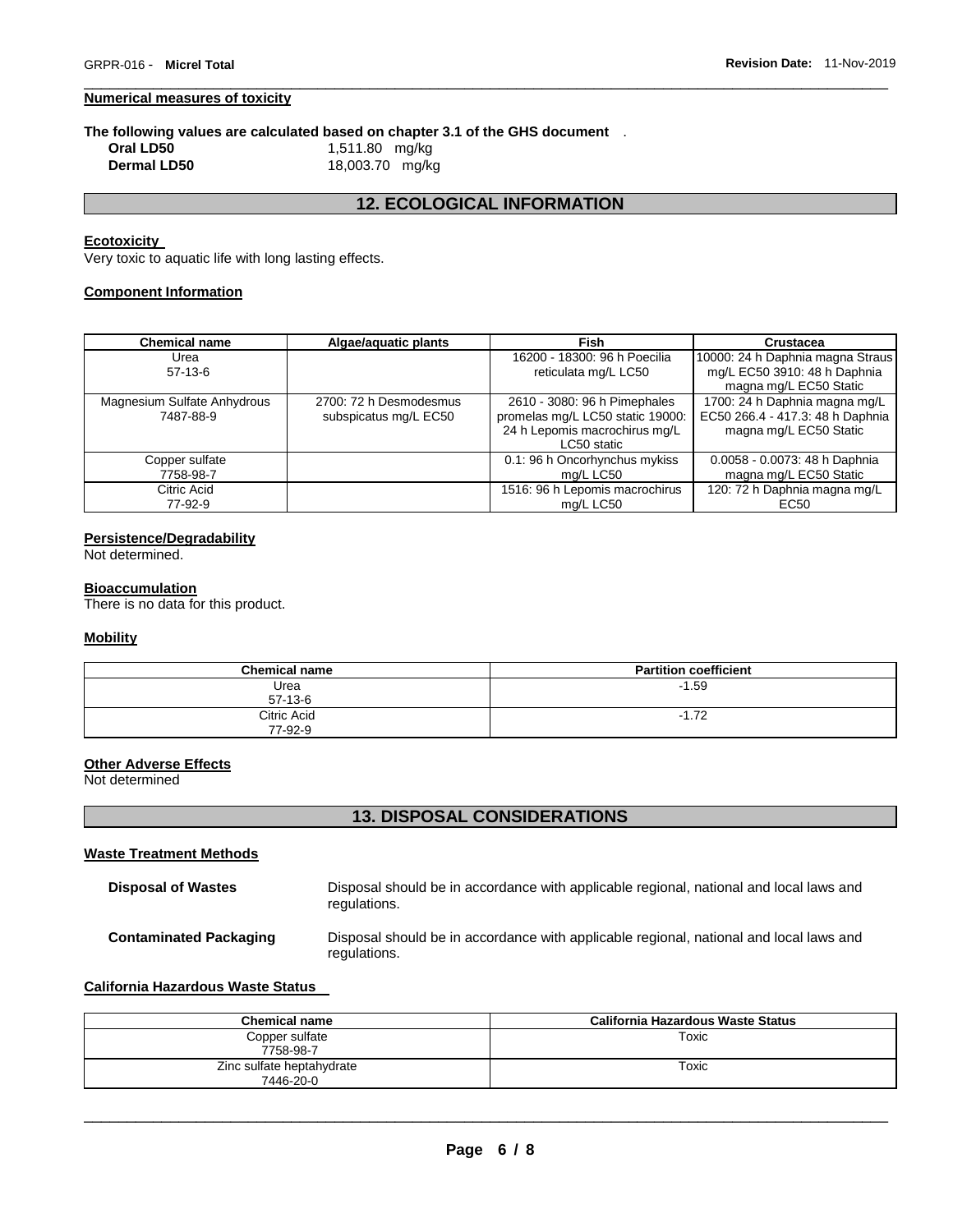| <b>14. TRANSPORT INFORMATION</b> |                                                                                                                                |  |  |
|----------------------------------|--------------------------------------------------------------------------------------------------------------------------------|--|--|
| <b>Note</b>                      | Please see current shipping paper for most up to date shipping information, including<br>exemptions and special circumstances. |  |  |
| <u>DOT</u>                       | Not regulated                                                                                                                  |  |  |
| <u>IATA</u>                      | Not regulated                                                                                                                  |  |  |
| <u>IMDG</u>                      | Not regulated                                                                                                                  |  |  |

\_\_\_\_\_\_\_\_\_\_\_\_\_\_\_\_\_\_\_\_\_\_\_\_\_\_\_\_\_\_\_\_\_\_\_\_\_\_\_\_\_\_\_\_\_\_\_\_\_\_\_\_\_\_\_\_\_\_\_\_\_\_\_\_\_\_\_\_\_\_\_\_\_\_\_\_\_\_\_\_\_\_\_\_\_\_\_\_\_\_\_\_\_

# **15. REGULATORY INFORMATION**

### **International Inventories**

| <b>Chemical name</b>                  |                   | <b>TSCA TSCA Inventory DSL/NDSL EINECS/ELI</b><br><b>Status</b> | <b>NCS</b> | <b>ENCS</b> | <b>IECSC</b> | <b>KECL</b>  | <b>PICCS</b>     | <b>AICS</b>  |
|---------------------------------------|-------------------|-----------------------------------------------------------------|------------|-------------|--------------|--------------|------------------|--------------|
| <b>Ferrous Sulfate</b>                | v<br>ᄉ            |                                                                 |            | ⋏           |              |              |                  |              |
| Urea                                  | ៶<br>⋏            | <b>ACTIVE</b>                                                   |            |             |              |              |                  |              |
| <b>Magnesium Sulfate</b><br>Anhydrous | X                 | <b>ACTIVE</b>                                                   |            |             |              | $\checkmark$ | $\check{ }$<br>⋏ | $\checkmark$ |
| Copper sulfate                        | $\checkmark$<br>ᄉ | <b>ACTIVE</b>                                                   |            |             |              |              |                  |              |
| Manganese Sulfate<br>Monohydrate      |                   |                                                                 |            |             |              |              |                  |              |
| Zinc sulfate heptahydrate             |                   |                                                                 |            |             |              |              |                  |              |
| Citric Acid                           | v                 | <b>ACTIVE</b>                                                   |            |             |              | $\checkmark$ | $\checkmark$     |              |

#### **Legend:**

*TSCA - United States Toxic Substances Control Act Section 8(b) Inventory* 

*DSL/NDSL - Canadian Domestic Substances List/Non-Domestic Substances List* 

*EINECS/ELINCS - European Inventory of Existing Chemical Substances/European List of Notified Chemical Substances* 

*ENCS - Japan Existing and New Chemical Substances* 

*IECSC - China Inventory of Existing Chemical Substances* 

*KECL - Korean Existing and Evaluated Chemical Substances* 

*PICCS - Philippines Inventory of Chemicals and Chemical Substances* 

*AICS - Australian Inventory of Chemical Substances* 

# **US Federal Regulations**

### **CERCLA**

This material, as supplied, contains one or more substances regulated as a hazardous substance under the Comprehensive Environmental Response Compensation and Liability Act (CERCLA) (40 CFR 302)

| <b>Chemical name</b>   | <b>Hazardous Substances RQs</b> | <b>CERCLA/SARA RQ</b> | <b>Reportable Quantity (RQ)</b> |
|------------------------|---------------------------------|-----------------------|---------------------------------|
| <b>Ferrous Sulfate</b> | 1000 lb                         |                       | RQ 1000 lb final RQ             |
| 7782-63-0              |                                 |                       | RQ 454 kg final RQ              |
| Copper sulfate         | 10 <sub>lb</sub>                |                       | RQ 10 lb final RQ               |
| 7758-98-7              |                                 |                       | RQ 4.54 kg final RQ             |

### **SARA 313**

Section 313 of Title III of the Superfund Amendments and Reauthorization Act of 1986 (SARA). This product contains a chemical or chemicals which are subject to the reporting requirements of the Act and Title 40 of the Code of Federal Regulations, Part 372

| <b>Chemical name</b>                       | <b>CAS No</b> | Weight-% | <b>SARA 313 - Threshold</b><br>Values % |
|--------------------------------------------|---------------|----------|-----------------------------------------|
| Copper sulfate - 7758-98-7                 | 7758-98-7     | I - O    |                                         |
| Manganese Sulfate Monohydrate - 10034-96-5 | 10034-96-5    | I - O    |                                         |
| Zinc sulfate heptahydrate - 7446-20-0      | 7446-20-0     | Е        |                                         |